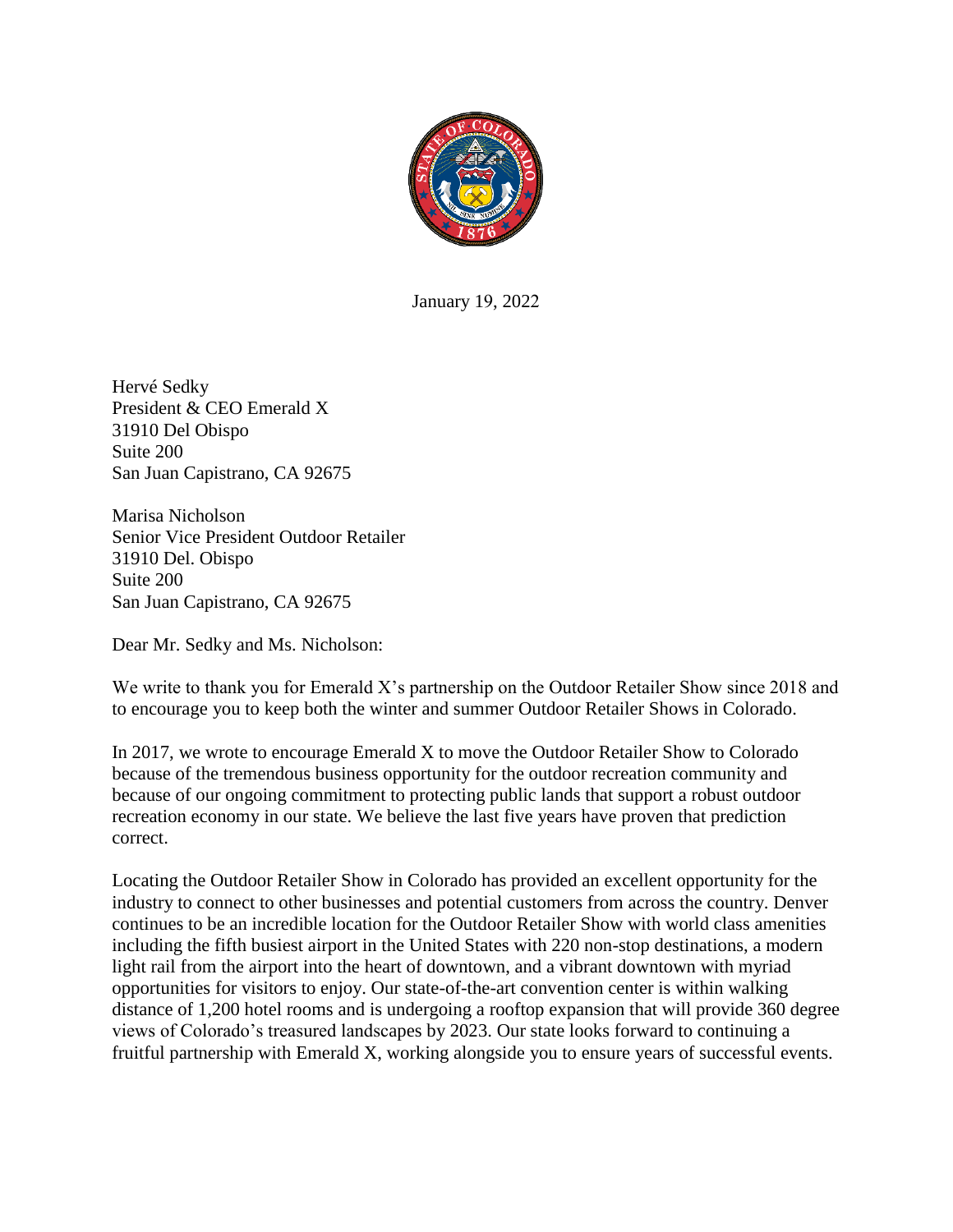Our state's interest in supporting the outdoor industry and in hosting the Outdoor Retailer Show in Colorado has only grown over the last five years. Nine out of ten Coloradans participate in outdoor recreation every year. Across the state, we can thank the outdoor recreation industry for contributing \$12.2 billion to Colorado's Gross Domestic Product (GDP), supporting 149,000 direct jobs, and contributing \$6.4 billion in compensation in 2019. Additionally, Colorado continues to rank first among US states for value added by snow activities, with snow activities accounting for \$1.7 billion in 2019.

As a delegation, we see this biannual convening as a regular opportunity to engage with the industry on a shared vision for the future. We join forces to champion the public lands that make the outdoor recreation industry thrive while working together to fight climate change, an existential threat to outdoor recreation. The show has regularly served as a launching point for strategic discussions about how we can do more to protect public lands. We have all personally been to many Outdoor Retailer Shows in Denver. In fact, in 2019, we worked with OIA, the Conservation Alliance and the conservation community to launch the Colorado Outdoor Recreation and Economy (CORE) Act. The CORE Act, which is close to passage, would codify more than a decade of work in local communities to protect more than 400,000 acres in Colorado for outdoor recreation.

In Colorado we take pride in working collaboratively to ensure that our public lands remain accessible for future generations. This was true when we encouraged you to move the show to Colorado in 2017 and it remains true today. Colorado places our public lands at the forefront of our state's identity. Currently we are working with local leaders on legislation to protect key waterways and landscapes including the Dolores River Canyon as a National Conservation Area and to protect public lands in Gunnison County. We are also working to return millions of dollars in ski area revenue so it can be used for ski areas and recreation management nationwide with the SHRED Act.

As a state, through the Keep Colorado Wild Initiative, we've restructured the funding of our state parks, lowering the cost while increasing revenue for not only our state parks but also for innovative conservation and recreation management efforts with federal land managers for the care of our lands, water and wildlife. We've also passed groundbreaking Outdoor Equity legislation that will make our outdoors more accessible and welcoming for Coloradans from all geographies and backgrounds - and in opening doors to the outdoors, this undoubtedly supports the long-term health and diversity of the industry as well.

We have also supported the efforts of our state's Ute Mountain Ute Tribe to protect the sacred landscape of Bears Ears as a National Monument, including its recent restoration by President Biden. We view this restoration as one of the most important steps taken by this new administration to both protect our nation's public lands and restore our commitment to work with our nation's tribes to deliver the justice they deserve.

The leaders of the outdoor industry have spoken with an articulate and strong voice that this cornerstone event belongs in a state that shares its values on public land and recreation. Colorado is the perfect match to continue as the home of the Outdoor Retailer Show.